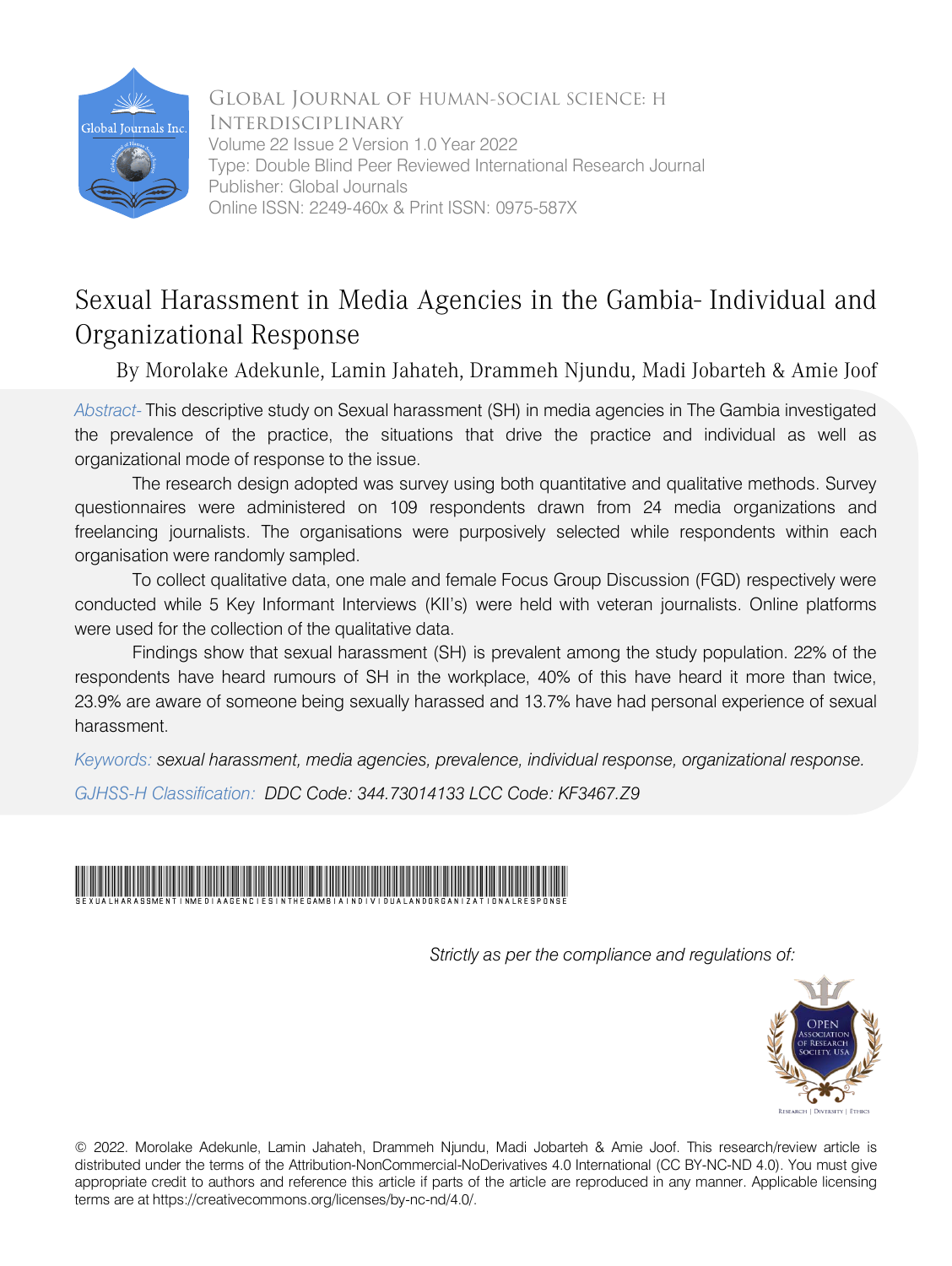# Sexual Harassment in Media Agencies in the Gambia- Individual and Organizational Response

Morolake Adekunle <sup>α</sup>, Lamin Jahateh <sup>σ</sup>, Drammeh Njundu <sup>ρ</sup>, Madi Jobarteh <sup>ω</sup> & Amie Joof <sup>¥</sup>

Abstract- This descriptive study on Sexual harassment (SH) in the practice, the situations that drive the practice and media agencies in The Gambia investigated the prevalence of individual as well as organizational mode of response to the issue.

 quantitative and qualitative methods. Survey questionnaires The research design adopted was survey using both were administered on 109 respondents drawn from 24 media organizations and freelancing journalists. The organisations were purposively selected while respondents within each organisation were randomly sampled.

 Focus Group Discussion (FGD) respectively were conducted To collect qualitative data, one male and female while 5 Key Informant Interviews (KII's) were held with veteran journalists. Online platforms were used for the collection of the qualitative data.

 prevalent among the study population. 22% of the Findings show that sexual harassment (SH) is respondents have heard rumours of SH in the workplace, 40% of this have heard it more than twice, 23.9% are aware of someone being sexually harassed and 13.7% have had personal experience of sexual harassment.

 most often fail to lodge a formal complaint. Out of the number The study shows that victims of sexual harassment highest percentage, 36.4%, sought the support from family that sought any form of support on their experience of SH, the members and only 26.7% lodged a formal complaint. There is also a high degree of tolerance for sexual harassment. This can be a key factor in perpetuating the problem.

 awareness of the need to create policies 96% of the Media Organizations have largely shown low respondents claimed that their organisation had no sexual harassment policy. 23% of those who claimed that their organisation had a policy felt that the policy had inadequacies. Moreover, 23.1% of the respondents felt that their organisation's policy did not adequately spell out sanctions consequences of sexual harassment for the harasser (that against sexual harassment. Responses to questions on the emanated from the organisation's intervention) and the consequences for the organization (in terms of changes) show 20% reporting that the harasser was disciplined, 30% reporting that the harasser was warned while 30% claimed that there satisfaction with their organisation's handling of their sexual were no consequences for the harasser. When victims level of harassment's complaint was measured, 0% of the complainants were extremely satisfied, only 21.4% were satisfied in any way and 50% were not satisfied.

 necessity to offer their employees training opportunities on Media organisations have been unmindful of the sexual harassment. 87.2% of the respondents had never received training or materials that covered how to intervene as a bystander to protect other employees from sexual

*Author α: (Ph.D). e-mail: rolakeadekunle@yahoo.com*

harassment & discrimination. When respondents were asked if there is an internal complaint procedure for sexual harassment cases in their workplaces, only 15% answer 'Yes', 57% respond 'No' and 28% don't know. The implication of not knowing is that such people cannot lodge any formal complaint if they fall victim, they are not knowledgeable of procedures for seeking redress. Moreover, respondent's knowledge of existing legal documents that guarantee their protection against sexual harassment is low. 72.5% of respondents were not aware of any legal document on sexual harassment and as much as 35% of the respondents could not mention any legal document.

*Keywords: sexual harassment, media agencies, prevalence, individual response, organizational response.*

*The research was sponsored by the Gambia Press Union*

# I. Introduction

#### *a) Background*

he media, since pre-independence era in The Gambia, has played very significant roles in national development, promoting social, political he media, since pre-independence era in The Gambia, has played very significant roles in national development, promoting social, political and economic development while also bridging the gap between the government and the people by offering the platform for citizens' participation in national discourse.

Sexual harassment in the media workplace in The Gambia, as in many workplaces in the world, has remained under-reported due to the possible stigmatisation of victims and challenges of producing evidence. Moreover, reporting, prosecution and conviction are still not deeply entrenched into the Gambian justice system.

The media in The Gambia is operating in a patriarchal society with unequal power relations between men and women which put women at the lowest rungs of the socio-economic ladder and render them vulnerable to different forms of rights violation, sexual harassment inclusive. Studies have shown that low income workers are more at risk of being sexually harassed (7,8,9) and in the media workplaces in The Gambia, women largely occupy low positions.

Other important factors that may drive workplace sexual harassment in The Gambia are limited employment opportunities, lack of professionalism in the workplace and workers' lack of awareness of their rights and their organisation's policy on sexual harassment (1,10). The estimated unemployment rate in The Gambia according to the Labour Force survey 2018, conducted by the Gambia Bureau of Statistics (GBoS), F.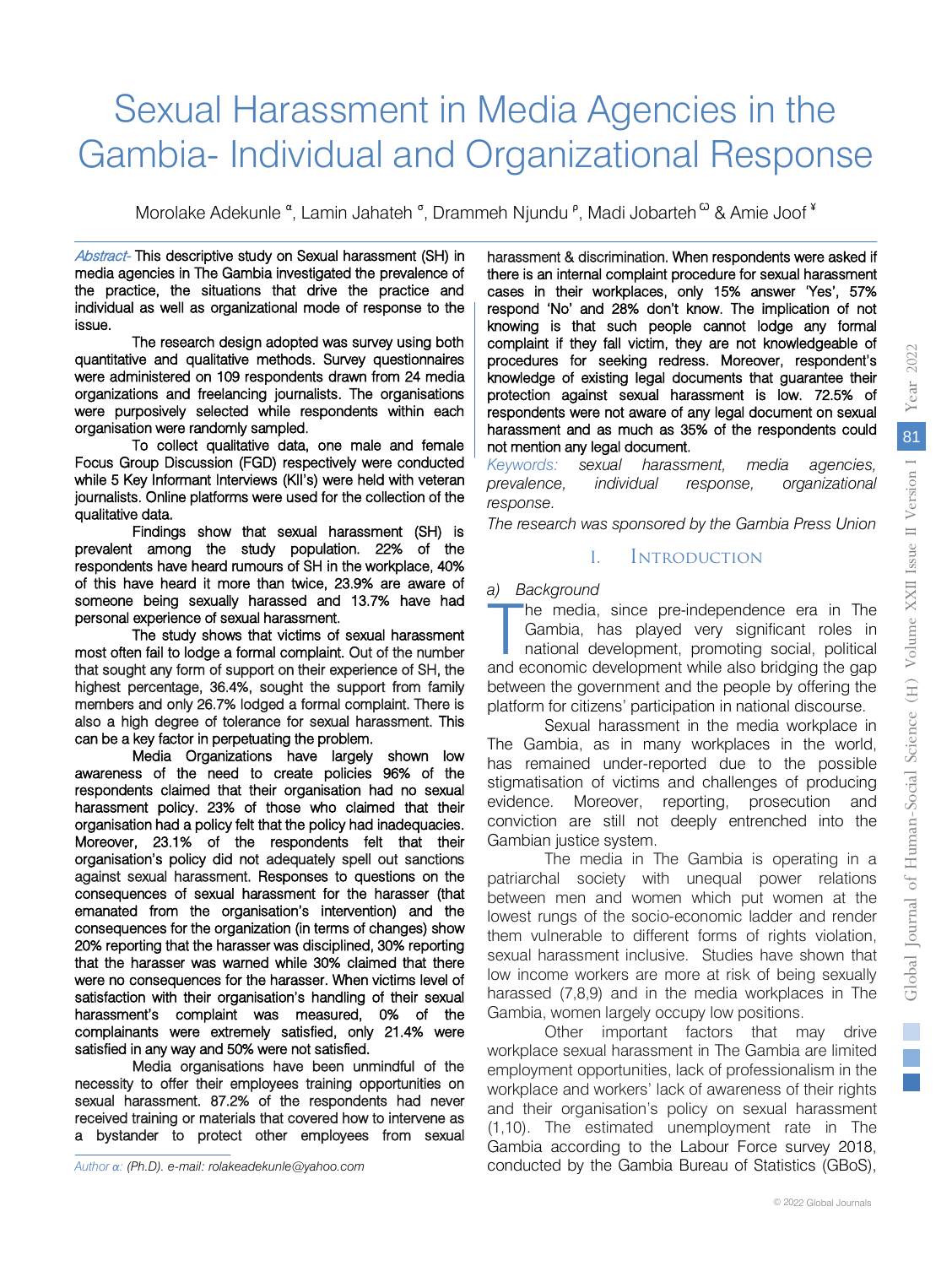unemployment in the country is about 35.2 percent, of which 57.1 per cent are female and 42.9 per cent male. Unemployment among youth aged 15-35 years is about 41.5 per cent while youth underemployment is 54.7 per cent for the urban areas and 45.3 per for the rural areas. The rates are considered high and can increase workers' vulnerability to sexual harassment and other forms of rights abuse, especially if there are no serious sanctions in place. Concerning the issue of unprofessionalism, evidence from studies show that sexual harassment thrives more in organisations with low level of professionalism as mirrored in behaviours like truancy, late coming, employees' engagement in non-job related activities, disrespect among employees and informality in the conduct of official duties (15). A 2017 World Bank report (11) indicated that unprofessionalism has weakened the Gambian civil service and reduced productivity. Essentially, where a policy on sexual harassment is non-existent or unknown to workers, the practice may persist.

There are legal documents in the Gambia that are deterrents to the undesirable act of sexual harassment. The Republic of the Gambia is a member of the global body, United Nations (UN), the regional body, African Union (AU) and the sub-regional body, Economic Community of West African States (ECOWAS). It has ratified the human rights legal instruments of these bodies of which it is a member thus making it binding on her to adhere to the standards laid down in the documents. Among these international documents are: the Convention on the Elimination of all Forms of Discrimination against Women (CEDAW), International Labour Organisation (ILO) Convention 111 on Discrimination (Employment and Occupation) UNTS Volume 362 page 31, which entered into force on June 15, 1960, the UNESCO's Protection of Human Rights: Procedure 104 (1978) for human rights violations in UNESCO's fields of mandate and the African Union's Protocol to the African Charter on Human and Peoples' Rights on the Rights of Women in Africa.

From the domestic sphere, Sections 28(1), 222(3) and 17(1) of The Gambian 1997 Constitution can be evoked. More pertinent are Section 126(3) of The Gambia Criminal Code, Part 11, 6(1), Section 26 (2c) and Section10(1) of Women's Act (2010) which guarantee women's protection against any form of physical, sexual, psychological or economic harm. Moreover, Gender and Women Empowerment Policy 2010-2020 in the section on Gender and the section Human Rights Gender-Based violence depicts The Gambia's strong commitment to the protection and defence of women against all forms of rights violation. The Gambia's Sexual Offences Act 2013 attaches the sanction of imprisonment to rape. Code of Conduct for The Gambia Civil Service, General Principles of Conduct" number 6 states that: "Civil Servants should not because of their sex, religious or ethnic origin

discriminate, favour, victimise or willfully abuse their authority to harass subordinates or the public"

Given the highly significant role played by the media in society, there is an imperative to create a perfectly conducive media work environment for the enhancement of productivity and the avoidance of practices that are detrimental to the attainment of professionalism.

#### *b) Research Statement*

The role of the media in any democratic society cannot be overemphasized; the media must function effectively to ensure that institutions of governance are held accountable. There is no gainsaying the fact that sexual harassment compromises professionalism in an organisation and consequently lowers productivity.

To promote professionalism and effective service delivery to the public within the journalistic landscape, there is a need to assess the magnitude/prevalence of the phenomenon of sexual harassment among media practitioners, determine their level of awareness of pertinent issues surrounding it and assess individual and organisational response to the phenomenon.

#### *c) The objective of the study*

The study aims to determine the prevailing situation of sexual harassment and discrimination within the media landscape.

The Specific objective are:

- Conduct an assessment on the prevalence and modes of sexual harassment and discrimination in the media workplaces in The Gambia.
- Investigate media employees' response to the phenomenon of sexual harassment.
- Gather information on the media workplace's nature of response to issues of sexual harassment.
- *d) Research Questions*
- What is the prevalence of sexual harassment in the Gambian media workplace?
- What are the situations that create vulnerability to sexual harassment in the Gambian media workplace? (predisposing conditions).
- What are the modes of response to sexual harassment on the part of individual employees?
- What are the modes of response to sexual harassment on the part of media organisations?

#### *e) Significance of Study*

There is a dearth of data on workplace sexual harassment issues in The Gambia. Information on the prevalence and response to the phenomenon of sexual harassment prior to this study has been through anecdotal evidence. This study has made available data to guide workplace sexual harassment policy formulation by media and non-media organisations alike.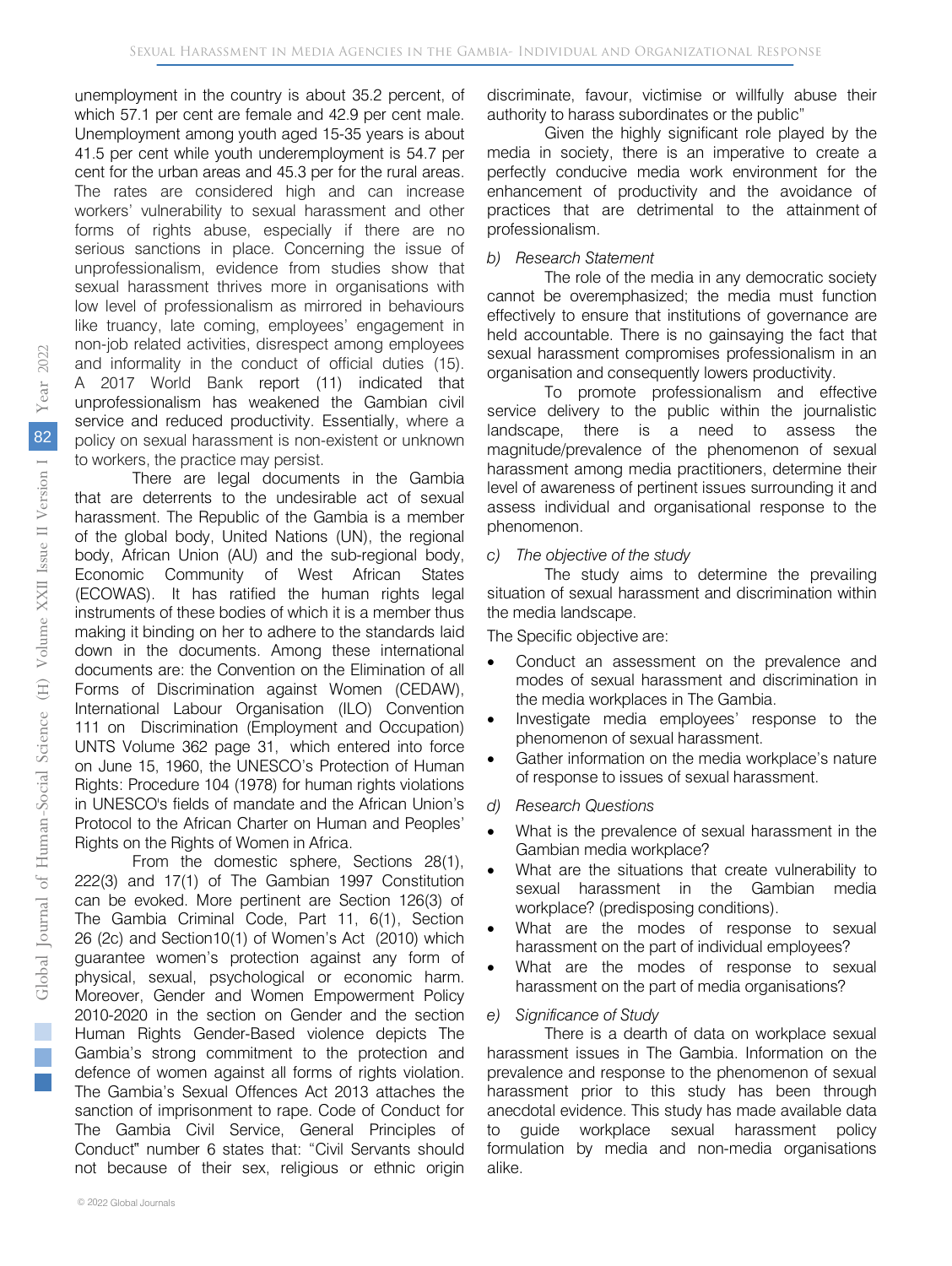#### *f) The Scope of study*

Survey questionnaires were administered in 25 media organisations and consultations were held with selected GPU stakeholders to garner knowledge of their lived-experiences on sexual harassment in their organization and the mode of response to phenomenon.

#### *g) Limitations of Study*

The Covid 19 global pandemic placed some restrictions on the study.

Due to the need to maintain social distancing regulations, the focus Group discussions (FGD's) were conducted on the Zoom online platform. Likewise, the Key Informant Interviews (KII's) were conducted through Whatsapp calls.

#### *h) Indicators and measurements*

Indicators of individual Knowledge and attitude, violation prevalence and protective environment were used in the study in order to provide a holistic picture of the sexual harassment context.

#### *i) Theoretical Framework*

This study is premised on 2 theories of<br>ce sexual harassment which are the workplace sexual harassment which organisational theory and the socio-cultural theory. The organizational theory posits that sexual harassment derives from factors in the workplace and is bred by organisational climate and structuring. The sociocultural theory asserts that sexual harassment at work is a logical offshoot of the gender inequality that exists in the society.

# II. Literature Review

#### *a) Workplace Sexual harassment in the Global Context*

Sexual harassment is pervasive in workplaces around the globe. Although it has been extensively studied in developed countries, literature is sparse for developing countries (21). The condemnable practice is in opposition to the principle or express declaration of different international legal documents. The Declaration of Philadephia (May 1944) concerning labour affirms that 'All human beings, irrespective of race, creed or sex, have the right to pursue both their material wellbeing and their spiritual development in conditions of freedom and dignity of economic security and equal opportunity'.

This is re-affirmed in the UN Universal Declaration of Human Rights (1948) which in its Article 23, states that, "Everyone has the right to work, to free choice of employment, to just and favourable conditions of work and to protection against unemployment' In the light of this declaration, sexual harassment violates the right of victims to freedom in the workplace and renders the work environment unconducive. This is further reinforced by other international legal documents on rights, the ILO in Covention190 (2019) declares that

the term "violence and harassment" in the world of work refers to a range of unacceptable behaviours and practices, or threats thereof, whether a single occurrence or repeated, that aim at, result in, or are likely to result in physical, psychological, sexual or economic harm, and includes gender-based violence and harassment; (b) the term "gender-based violence and harassment" means violence and harassment directed at persons because of their sex or gender, or affecting persons of a particular sex or gender disproportionately, and includes sexual harassment. The Convention 190, among other preoccupations, defines exhaustively the various forms of sexual harassment, highlights parties that may be involved and spells out the impact on the world of work.

There have been various definitions of sexual harassment. The ECOWAS Supplementary Act Relating to Equality of Rights between Women and Men for Sustainable Development within the ECOWAS Region (2015) states that 'it is any action (verbal, physical, gestural, psychological) exerted on a person who is under the authority of another, for the purpose of obtaining sexual favors, and without the consent of the victim'

The United States Equal Employment Opportunity Commission (USEEOC) defines it as "unwelcome sexual advances, requests for sexual favors, and other verbal or physical conduct of a sexual nature… when this conduct explicitly or implicitly affects an individual's employment, unreasonably interferes with an individual's work performance, or creates an intimidating, hostile, or offensive work environment".(22) It has been categorized into 3 broad categories namely: sexual coercion, unwanted sexual attention and gender harassment.(23)

Sexual coercion refers to unwanted sexual advances that include the use of pressure to obtain sexual favors. This pressure often takes the form of rewards for cooperation or repercussions for refusal.(24) Unwanted sexual attention refers to unwelcome sexual advances; verbal and non-verbal, including but not limited to gestures such as staring, whistling, inappropriate touching etc., without the use of coercion to force cooperation.(24, 25) Gender harassment on the other hand refers to a range of actions that convey hostility and degradation towards members of one gender. (24, 25) Although it is thought to be the least egregious, it is the most common form of sexual harassment in the workplace. (24, 25)

Mondy and Mondy, 2012; Jones and George, 2011 cited by Hejase (16) assert that there are two forms of sexual harassment. The first, Quid Pro Quo sexual harassment, occurs when a harasser demands sexual favour so the harassed could keep their job, receive a promotion, gain a form of advantage or avoid a form of negative outcome. The second type, Hostile Work Environment sexual harassment occurs when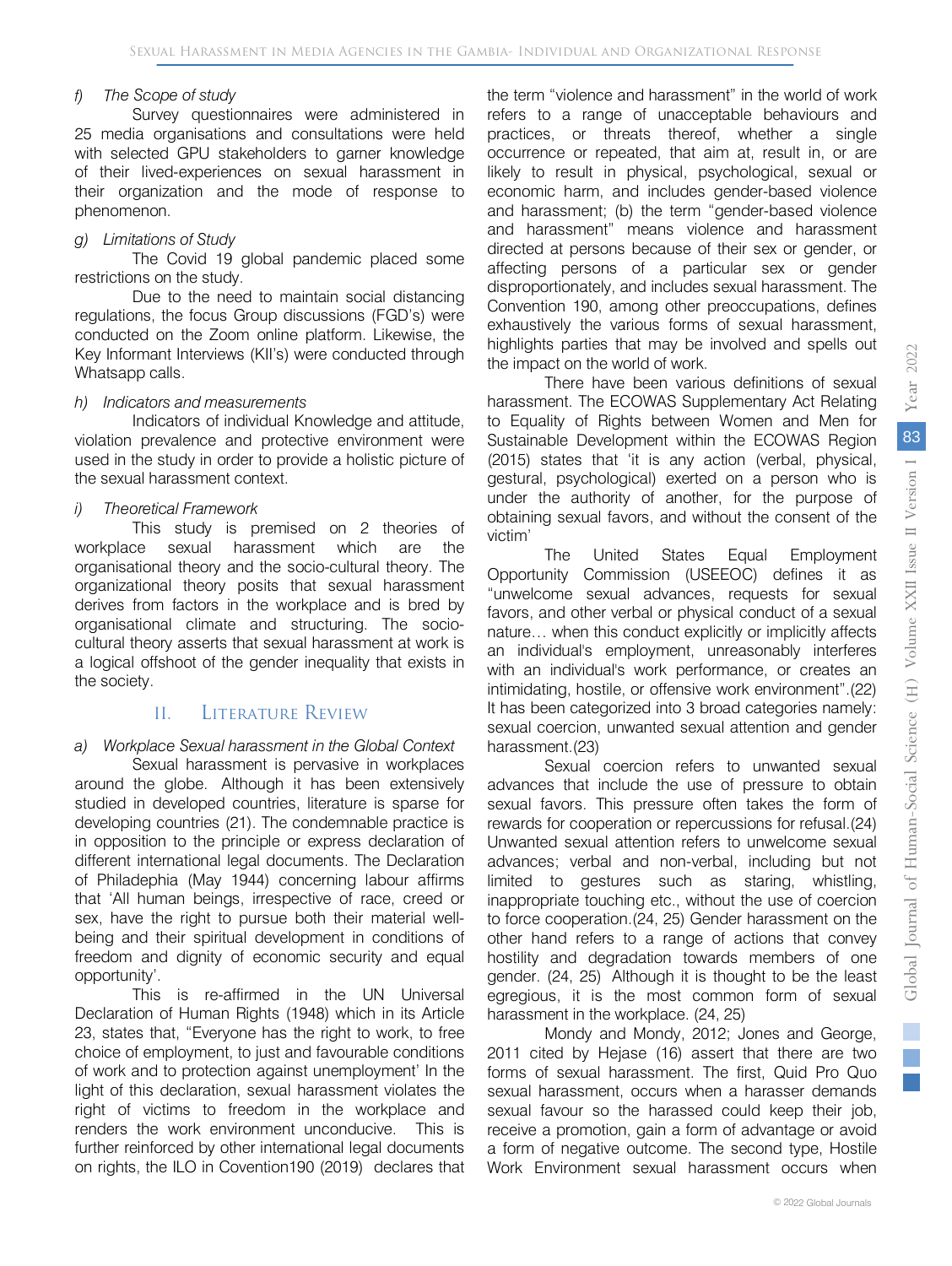organisational members are faced with an intimidating, hostile, or offensive work environment because of their sex (!6, 19) .

The problem of workplace sexual harassment is universal. It is recognized as predominantly a women's issue, although men experience it too. (26, 27) Studies show that women are more likely to be victims while men are more likely to be perpetrators (21, 26). A study conducted by The European Commission found that about 30-50% of female employees in European countries had undergone some form of sexual harassment.(28) Another study conducted in Brazil found 26% of female domestic workers to have experienced sexual harassment within the previous year. (21).

Within the African region, a survey conducted in South-Africa in 2018 found that 30% of South-Africa's women and 18% of the men have been victims of unwanted sexual advance in the workplace.38% reported that the advances were verbal in nature while 38% claimed it was physical in form of unwanted touching, 42% reported experiencing lustful staring at their body and 32% claimed they received messages of a sexual nature. For the women, the harasser was either a peer or a superior at work while for the men, the harasser was either a peer or a subordinate at work. The study revealed the culture of silence that characterizes workplace sexual harassment as 39% of women and 22% of men were silent about their experience. The fear of not being believed and of retaliation were found to be the major deterrents to lodging of any complaint (14).

The ramifications of workplace sexual harassment are immense. Effects have been shown to linger for many years after occurrence of the event (29). Apart from the fact that it discourages women from asserting themselves in the workplace, it has been shown to adversely mental health, professional and physical health.(25, 30) It creates anxiety, depression, decreased self-esteem, alcohol abuse, eating disorders, shame, guilt, humiliation, extreme stress and decreases overall happiness (21, 29, 31, 32). In a work environment, victims are not the only ones impacted by sexual harassment, bystanders and even the overall organization could experience consequences such as diminished work performance, decreased employee satisfaction, decreased team cohesion, loss of respect in the workplace and increased employee attrition. It could also result in negative publicity for affected organisations. (31) Boland (2002) cited by Hejase (16) highlighted the denigrating effects of sexual harassment on organisations as: decreased productivity and increased team conflict, decrease in success and in meeting of financial goals, decreased job satisfaction, high possibility of undermining ethical standards and discipline in the organisation which will lead to disrespect and lack of trust between employees and their superiors, damage to the reputation of the

organisation and possible financial loss in a situation where complainants take the issue to court and increased attrition and or absenteeism of staff members with consequent loss of expertise. Robbins and Coulter (2011) cited by Hejase(16) claimed that in nations like Japan, Australia, New Zealand, and Mexico sexual harassment cases have been filed against employers. Mondy and Mondy (19) also cited by Hejase (16) posited that the US Equal Employment Opportunity Commission fielded more than 13,867 charges of sexual harassment (16, !9). From 1990 to 2009, the percentage of sexual harassment claims; filed by male employees doubled from 8% to 16% while awards to charging parties amounted to more than \$47.4 million excluding monetary benefits obtained through litigation.

Traditionally, worldwide, the silence option has been the most favoured form of response by victims of sexual harassment for various reasons.

Such reasons include lack of support for the victim and complicity on the part of line managers and human resource personnel and colleagues who either dismiss reported cases as not serious enough to be classified a sexual harassment or persuade the victim to discountenance the occurrence to avoid the tag of a troublemaker(15). However, the last few years have witnessed some degree of radical change. There has been an emergence of protest movements empowering women victims to speak out; the #MeToo and #TimesUp movements in October of 2017 and January of 2018 respectively pervaded the global stage. Concerning The Gambia, Fatou Toufah Jallow's 2019 revelation alleging rape by former President Yayah Jammeh triggered allegations of similar experiences by several other women in the hands of the same predator drawing scrutiny to this long-standing menace. In spite of the global outcry against the act, sexual harassment is still largely prevalent around the globe. As a matter of fact, a study in the USA reported an increased prevalence of gender harassment in the year 2018 (24).

A major determining factor of sexual harassment in the workplace is the organisational climate. For instance, sexual harassment is likely to be more common in workplaces where there are no existing deterring policies, no established reporting procedures and where employees do not undergo sexual harassment training. (25,33) Within such environments, individuals with a propensity to harass encounter no deterrence to their harassing tendencies (25), while victims of harassment may feel inclined to suffer in silence due to fear of retaliation (34). Additionally, research has shown that gender parity in the workplace is associated with lower prevalence of sexual harassment. (27) suggesting that policies promoting gender parity when combined with other interventions, could be helpful in reducing workplace sexual harassment.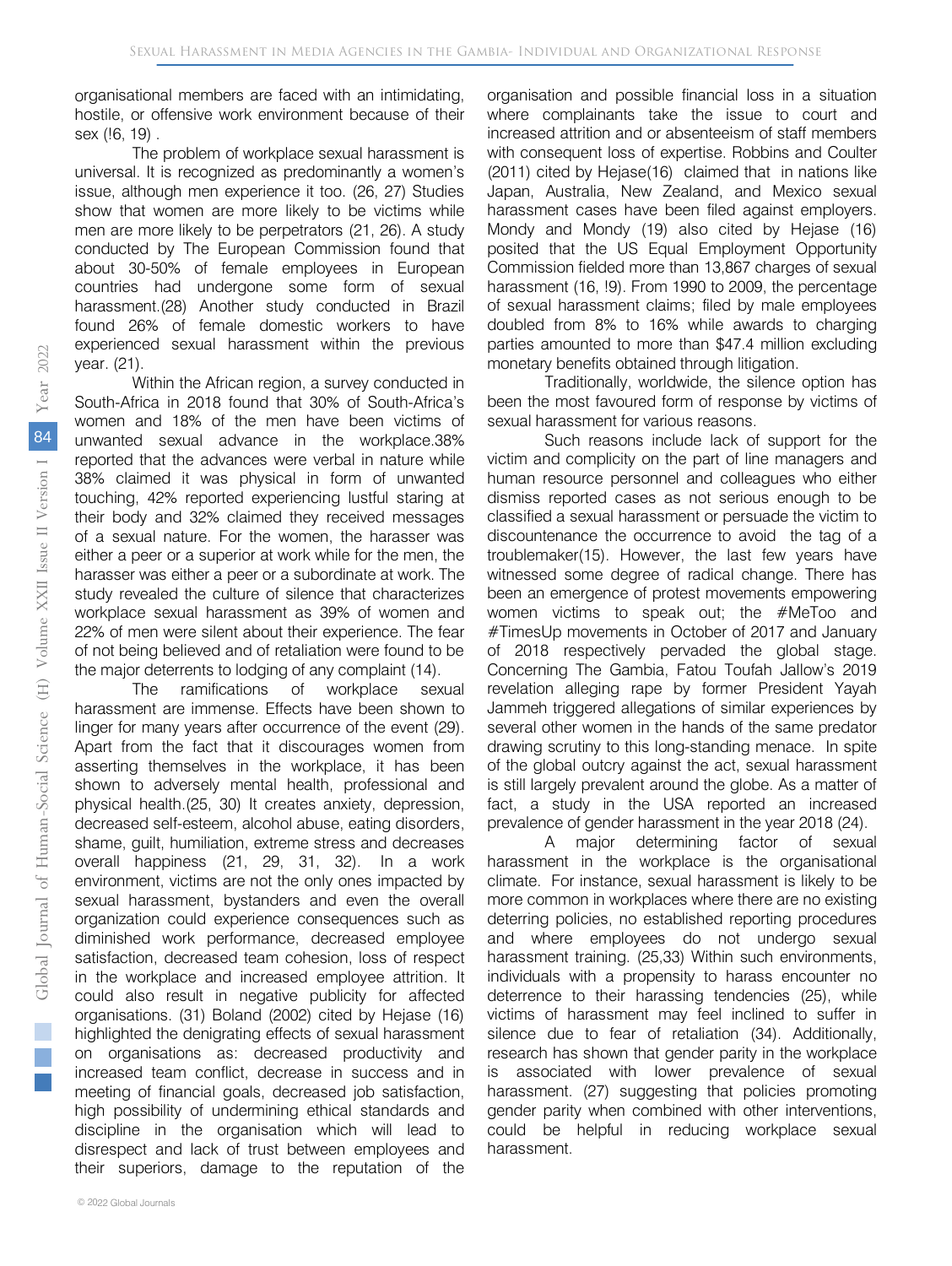There are international legal documents that provide the framework for the prohibition an.

#### *b) Theories of Sexual Harassment*

Socio-cultural theory views sexual harassment as a logical consequence of the gender inequality and sexism that already exists in society. It links sexual harassment to male dominance. Sexual harassment exists because of the views of women as the inferior sex, but also sexual harassment is used to maintain the already existing gender stratification by emphasizing sex role expectations.

Another theory of sexual harassment is the organizational theory which deals with the organisational context of the harassment. According to the organisational theory, sexually abusive behavior in the organization is not just facilitated by differences in power but also by factors such as permissiveness of the organizational climate, gendered occupations, and organizational ethics, norms and policies. Sexual abuse will be minimal in organization with strong deterrents.

The sex-role spillover theory integrates both contextual characteristics and the individual genderbased beliefs and expectations of the harasser; men and women bring to workplace their pre-existing beliefs and gender-based expectations. Men may perceived their role in the workplace as involving dominating women and women may feel the need to submit themselves to domination.

The fourth theory, the natural/biological theory on sexual harassment holds that sexual harassment represents an expression of sexual attraction, a natural element in mate seeking. According to this theory, men are naturally more sexually aggressive. Therefore, such sexual behavior is not meant as harassment but an expression of men's higher sex drive. The natural /biological theory fails in the light of the fact the will of the victim is involved, persistence in the face of any unwillingness is a violation of the dignity of the person (8,16).

# III. Methodology

#### *a) Research Design*

The study used a combination of quantitative and qualitative research methods to assess the nature and prevalence of sexual harassment in media

# IV. Presentation of Findings

Respondents' Distribution by Gender  $(n = 109)$ 

#### *a) Gender of Respondents*

A total of 53 males (48.6 percent) and 56 females (51.4 percent) participated in the survey

agencies, the attitude of stakeholders to the phenomenon and the availability of policy and communication framework for addressing the problem.

Two categories of complementary methods were employed:

The Qualitative methods -semi-structured key informant interviews and focus group discussions (FGDs).

The quantitative methods used survey questionnaires to measure the incidences or prevalence of sexual harassment and its nature.

#### *b) Data Collection Procedure*

#### i. *Sampling Methods*

The sample was drawn from the target population which is media practitioners in The Gambia. The study population was selected using a combination of probability and non-probability sampling techniques. 25 media organisations were purposively selected while respondents within the organisations were randomly selected. This was to ensure that samples were derived from the different media organisations whose experiences with sexual harassment might be unique.

ii. *Sample Size*

For the quantitative survey, questionnaires were administered on 109 respondents from 24 media organizations and 6 freelance journalists. For the quantitative survey, 2 Focus Group Discussion sessions were conducted:

Male Focus Group Discussion- 12 participants were drawn randomly from the different media houses.

Female Focus Group Discussion- 12 participants were drawn randomly from the different media houses.

Key Informant Interviews(KII's)- 5 veteran Journalists purposively sampled based on their experience within the media landscape.

#### iii. *Compliance with ethical requirements*

Informed consent was sought from all respondents before their participation in the data collection process and confidentiality was promised. Getting the consent of individual respondents was not difficult because the media organisations helped to facilitate the process.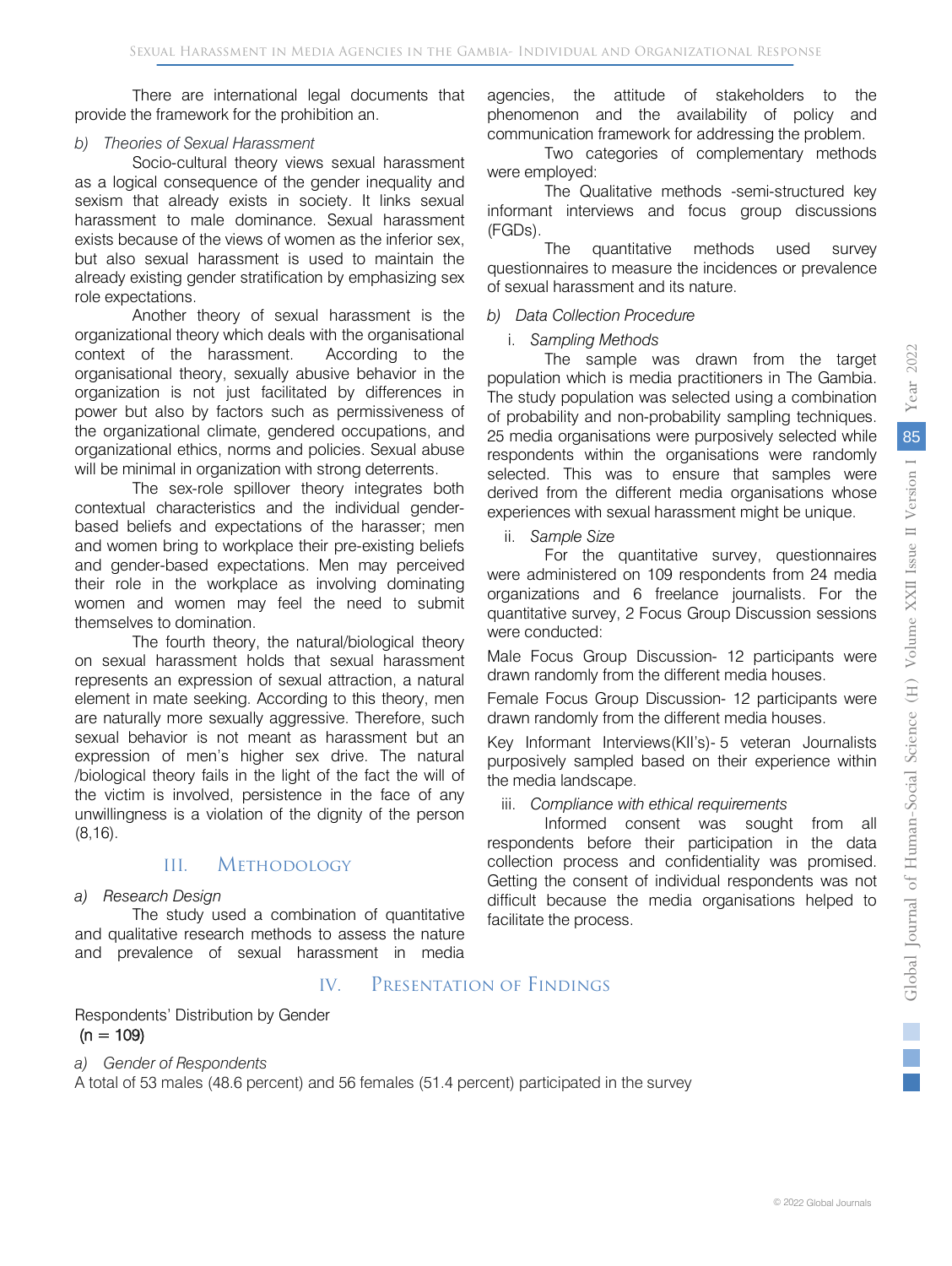

*Figure 3:* Respondents' Distribution by Educational Qualification

# Highest educational qualification  $(n = 109)$



#### i. *Media Organisations*

25 media organizations, print and broadcast, as well as 6 freelance journalists were enlisted in the study.

#### *b) Prevalence of Sexual Harassment*

22% of respondents have heard rumours of sexual harassment in the workplace, 40% of this have heard it more than twice. 23.9%of respondents in the last five years are aware of someone being sexually harassed in their workplace. 7% witnessed the act while 15% were told by the person sexually harassed. In the bid to triangulate, the question was asked about the immediate circle of friends have 13% claim that they know someone in their circle of friends while 87% do not know anyone. 13.76% have experienced sexual harassment in the workplace responded and 86.2 4%have not.

# i. *Gender of Perpetrators of SH*

Out of 15 respondents who have experienced SH, 13 respondents (86.7%) experienced it from males while 2 respondents (13.3%) experienced it from females.

ii. *Relationship to the Harasser*

11, 46.7% of those who experience harassment did from co-workers of the same level and 53.3% from superiors.

iii. *Locations where Harassment was experienced*

A vast majority of 65% experienced the SH in the workplace

#### *c) Knowledge of Acts constituting Sexual Harassment*

Respondents were very knowledgeable about acts constituting sexual harassment. A considerable percentage 38.5% for behavior category 'H' and 45.9% for behaviour category 'F' still recognise these less serious acts as sexual harassment. In the bid to triangulate, the question was asked about respondents' perception of the ability of their co-workers to recognize appropriate and inappropriate behavior, 69% asserted that employees in their workplaces have a clear sense of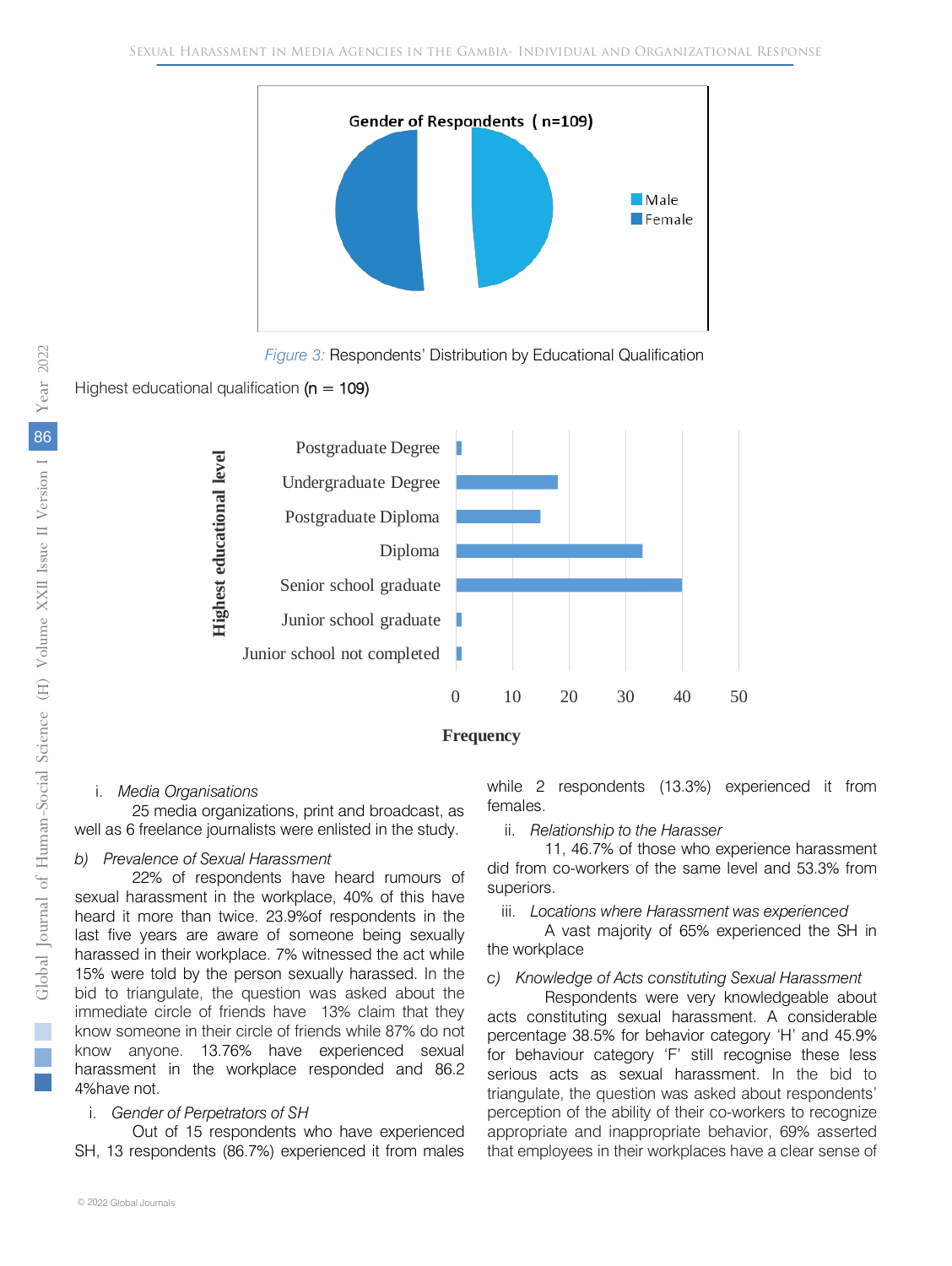appropriate and inappropriate behavior. *69 percent of the respondents believed that* there is a clear sense of appropriate and inappropriate behavior among employees in their organization while 31 percent did not It is an established fact in the field of Behavioural Sciences that knowledge does not automatically translate to practice as attitude serves as a strong determiner of behavioural change (Kraus 1995). It is in this light that questions were posed to determine respondents' attitude to an act of sexual harassment and the party to be blamed for the occurrence of sexual harassment. 12% reported that they view sexual remarks/jokes in the workplace as a compliment and 9% don't care while this percentage may seem low, given the status of the target population as media practitioners it is a very significant indication of inadequate training and awareness creation.

i. *Who respondents felt should be blamed in a situation of sexual harassment;* 

30.56% expressed the view that both harasser and victim should be blamed, 0.93% the victim and 67.59%would blame the harasser. The 31.49% who would not unreservedly blame the harasser only display a poor attitude informed by cultural biases.

#### *d) Awareness of Legal Documents*

72.5% of respondents were not aware of any legal document on sexual harassment and there was no legal document that could be mentioned by up to 35% of the respondents.

- *e) Individuals and the Organisations' Response to Sexual Harassment*
	- i. *Individual's response*

When respondents were asked if there is an internal complaint procedure for sexual harassment cases in their workplaces, only 15% answered 'Yes', 57% responded 'No' and 28% didn't know. The implication of not knowing is that such people cannot lodge any formal complaint if they fall victim.

# ii. *Knowledge about making a report of sexual harassment or discrimination*

Basically, knowledge precedes practice. More than 60 percent of the respondents do not have the knowledge of how to report an incident of sexual harassment. Only 27% have knowledge about making a report of sexual harassment or discrimination.

#### iii. *Orientation or Instructions and Trainings on sexual harassment & discrimination in the workplace*

Only 11% of the respondents had ever received orientations or instructions about sexual harassment and discrimination in their workplace, only 16% had ever received training or materials on their organization's policy on sexual harassment & discrimination, the remaining 84% had never. Only 27% of the respondents had ever received orientation, training or materials that covered how to report sexual harassment & discrimination. 87.2% of the respondents had never received training or materials that covered how to intervene as a bystander to protect other employees from sexual harassment & discrimination, 12.8% had.

Still in the bid to assess respondents' mode of response to SH incidents, they were asked what action they took after being aware of someone in the workplace experiencing sexual harassment. Figure 27 below shows that only 8.7% reported the incident to the employer while the greatest percentage (47.8%) only offered advice to the victim.



**Percentage** (%)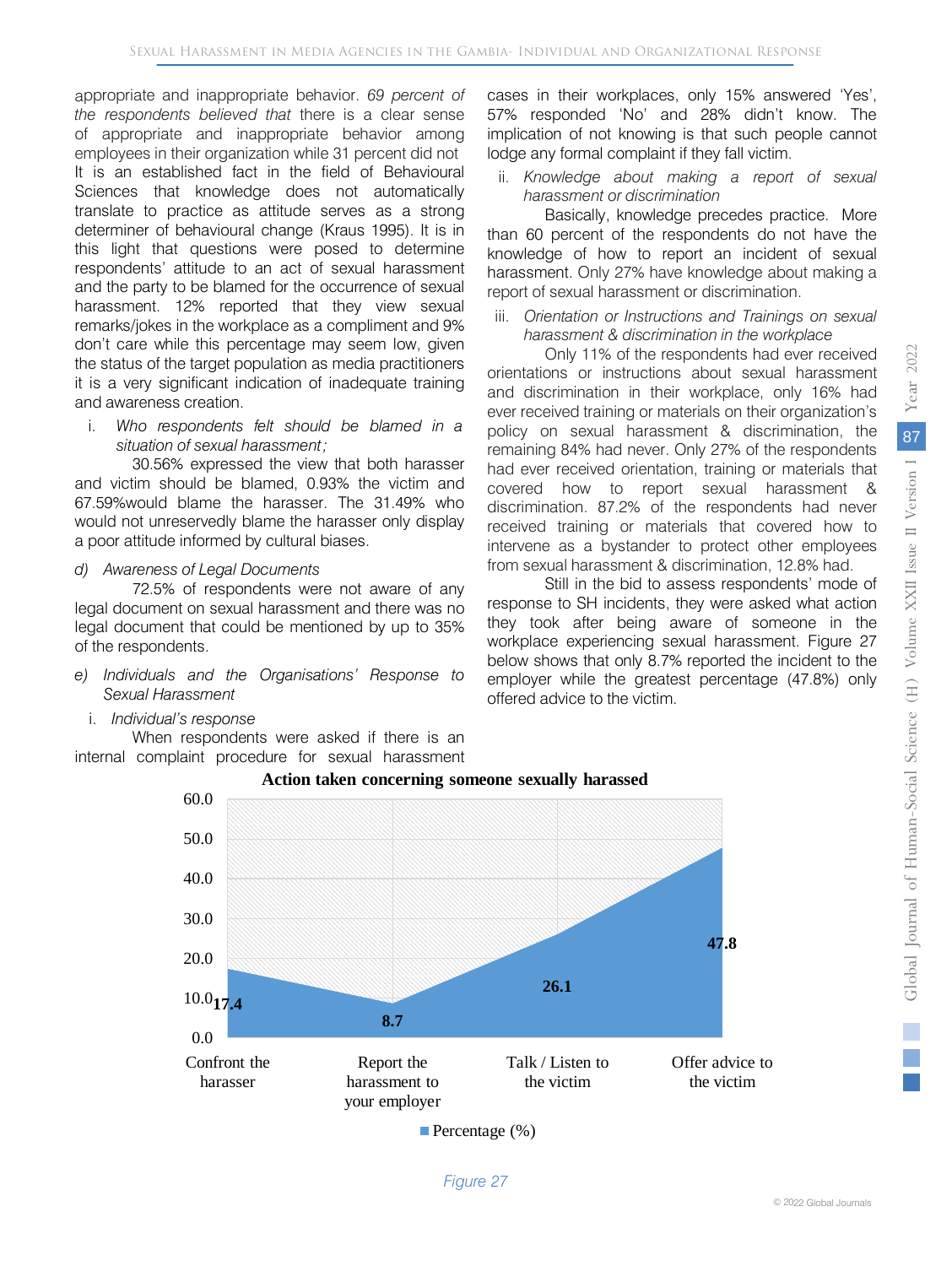In the case of those who were at a point in time victims of sexual harassment, 33.3% sought any form of support or advice. Out of the number that sought any form of support, the highest percentage (36.4%) sought the support from family members and only 26.7% lodged a formal complaint.



Figure 31 which is a cross-tabulation by sex shows that 73.3 percent of those who were victims did not lodge any formal complaint.

When examined by gender, the statistics confirm the views expressed by participants both the male and the female FGD respectively that it is not customary for a male to complain of sexual harassment. None of the males made formal reports or seek any help.61.54% of the females made no formal report and 45.16% sought no form of help.

#### iv. *Reasons for not reporting SH incident*

There are various reasons informing the victims' choice of not reporting the incident of sexual harassment. Most prominent among the reasons are the fear of the repercussion for the complainant (74.4 percent), 6.4 percent did not know how to report the case, 6.4 percent believed that reporting the case will not change anything and 4.8 percent feared they would not be believed. Others reasons given are that they feared negative consequences for the harasser (4.8 percent), they were advised by family and friends not to take any action (1.6 percent) and they felt that it was not important (1.6 percent).

#### v. *Organisation's Response*

The organisation's response can be both preventive and punitive. In terms of preventive response, having a policy in place and empowering employees to recognize and resist sexual harassment are quite germane. Figure 33 shows that 96% of the respondents claim that their organisation has no sexual harassment policy. 23% of those who claim that their organisation have a policy feel the policy has inadequacies (Figure 34). The identified inadequacies depicted in Figure 35 include unwelcome touching of sexual parts and

employees' access to the sexual harassment policy among others. Moreover, 23.1% of the respondents feel that their oganisation's policy does not adequately spell out sanctions against sexual harassment. 88.1% of the respondents claimed that their organization had no sexual harassment policy. 23.1% of the ones who claimed their organisations had felt that the policies did not adequately cover all forms of sexual harassment.

*Respondent's view on whether their organistion's policy adequately spells out sanctions against sexual harassment*

76.9 percent of the respondents were of the view that their organisation's policy did not adequately spell out sanctions against sexual harassment while 23.1 percent believed it did. This implies that media organisations have been negligent in implementing preventive measures in relation to sexual harassment.

Questions on the consequences of sexual harassment for the harasser (that emanated from the organisation's intervention) and the consequences for the organization (in terms of changes) were also used to determine organizations' response to the act. As can be seen in Figure, only 20% reported that the harasser was disciplined, 30% reported that the harasser was warned, while 30% claimed that there were no consequences for the harasser.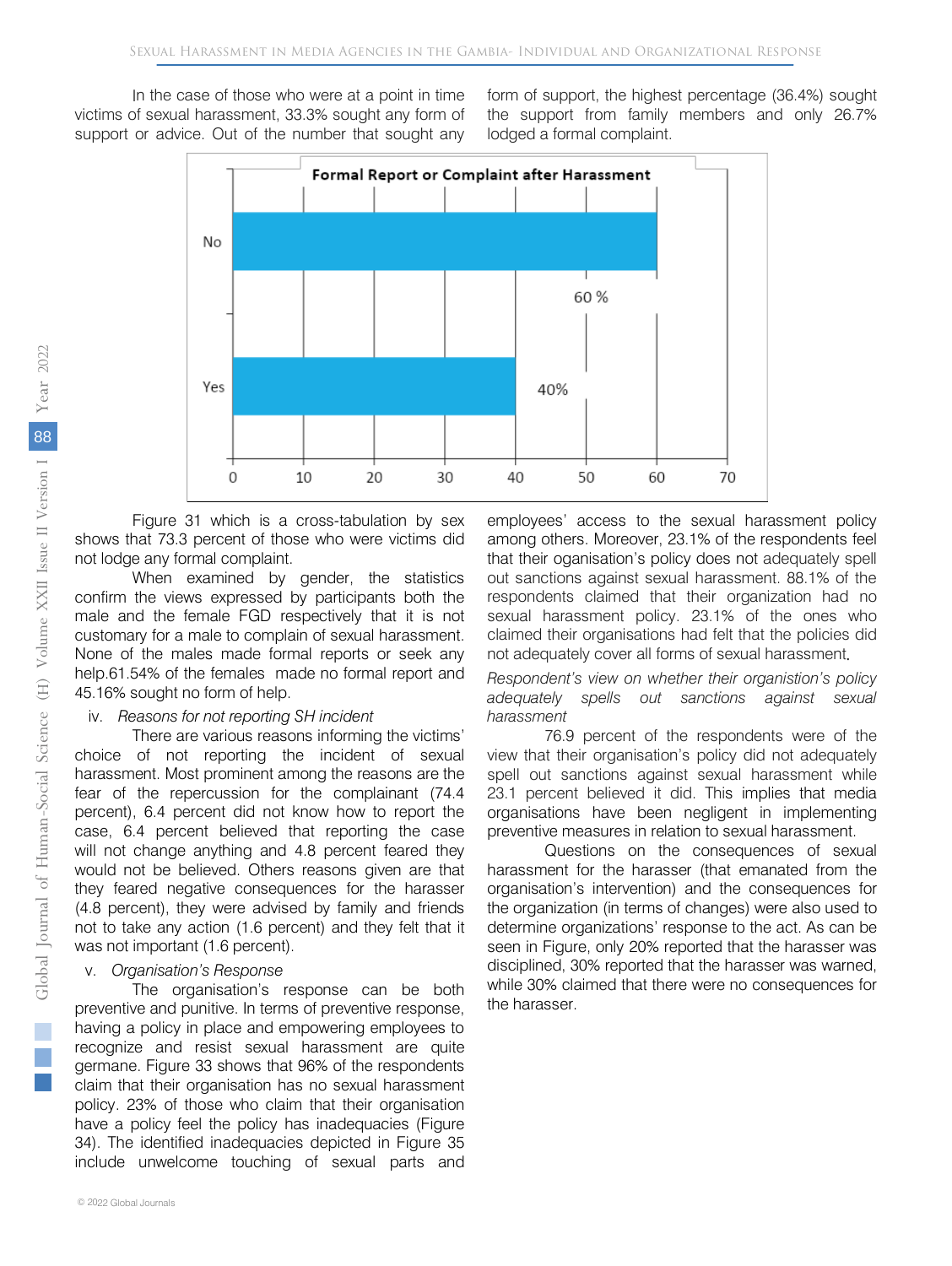#### *Figure 37*

*18D:* What were the consequences for the harasser following your complaint? (n = 10)

| Response category                           | Frequency | Percentage (%) |  |
|---------------------------------------------|-----------|----------------|--|
| The harasser was disciplined                |           | 20.0           |  |
| The harasser was formally warned            |           | 30.0           |  |
| The harasser was spoken to                  |           | 0.0            |  |
| The harasser was transferred                |           | 0.0            |  |
| The harasser had his/her shifts changed     |           | 0.0            |  |
| The harasser resigned                       |           | 0.0            |  |
| The harasser apologized                     |           | 20.0           |  |
| There were no consequences for the harasser | ₽         | 30.0           |  |
| Others (please specify)                     |           |                |  |

Also Figure shows 71.4% reporting that there were no changes made by the organisation following their complaints

*Figure* Consequences of their complaint for the organisation *(n = 7)*

| Response category                                                              | Frequency | Percentage (%) |  |
|--------------------------------------------------------------------------------|-----------|----------------|--|
| Your employer developed or changed the existing policy on sexual<br>harassment |           | 14.3           |  |
| Your employer changed a practice or procedure (e.g. complaints<br>procedure)   |           | 14.3           |  |
| Your employer implemented training/education                                   |           | 0.0            |  |
| There were no changes within the organisation following your<br>complaint      | 71.4<br>5 |                |  |
| Other (SPECIFY)<br>(DO NOT READ)                                               |           |                |  |

Respondents' level of satisfaction with their organisation's handling of their sexual harassment complaint was also measured. 0% was extremely

satisfied, 50% were not satisfied and only 21.4% were satisfied in any way.

Figure Respondents' Rating of the overall process of dealing with their sexual harassment complaint ( $n = 14$ )

|                   | Not at all<br>Satisfied | Satisfied<br>a bit | Satisfied | Very<br>Satisfied | Extremely<br>Satisfied | Don't<br>know |
|-------------------|-------------------------|--------------------|-----------|-------------------|------------------------|---------------|
| Response category |                         | 2                  | З         |                   | 5                      |               |
| Frequency         | З                       | 4                  | 2         |                   |                        |               |
| Percentage (%)    | 21.4                    | 28.6               | 14.3      | 7.1               | 0.0                    | 28.6          |

# V. Discussion of Findings

As evidenced in the presentation of findings, the prevalence of sexual harassment is considerably high for a behaviour which is both a criminal offence and an aberration. Participants during the FGD attested to the fact that females suffer in silence from sexual harassment due to the fear of being tagged troublemakers.

A participant in the female FGD cited an instance in which a male harasser turned his subordinate victim into an object of gossip in the

organisation after pressuring her into complying with his demand:

#### *Knowledge of Acts constituting sexual harassment*

Respondents have good knowledge of acts that can be classified as sexual harassment but victims' attitude towards reporting incidents may not offer the needed disincentive that would culminate in the elimination of the practice. Female FGD participants report that females who complain about less serious acts of sexual harassment are labelled as intolerant. Society expects them to be more accommodating of sexual harassment: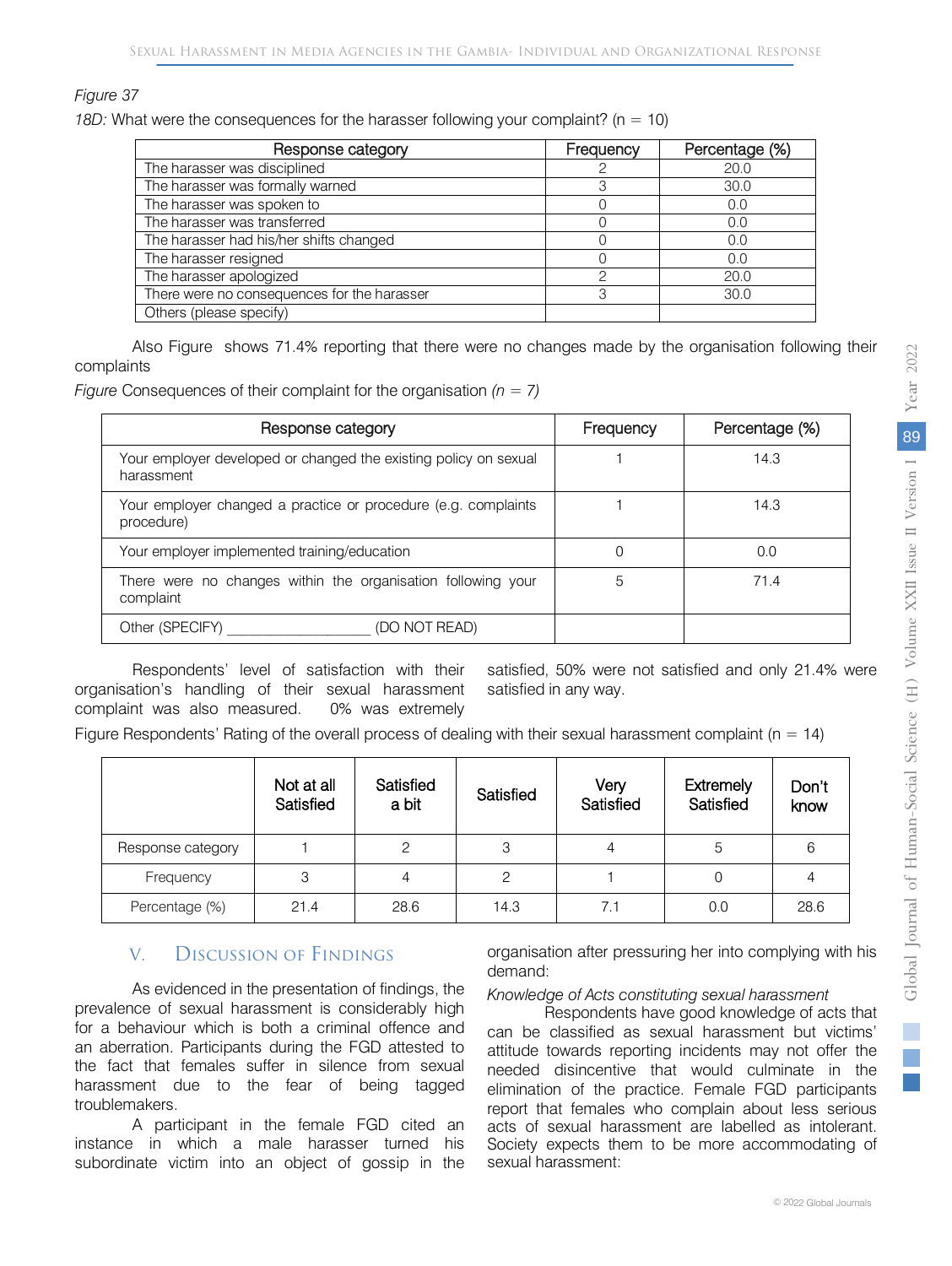When situations that are usually exploited to sexually harass co- workers were ranked, application for employment was ranked highest followed by role allocation and work trips both coming second while the need for promotion is ranked third. Organisations need to establish clear and commonly understood regulations and due processes for employment, workplace role allocation and nomination for work trip among others to eliminate the tendency to use these for the sexual exploitation of subordinates at work.

Awareness of existing international and domestic legal documents is very low. This is partly due to socio-cultural beliefs that promote gender inequality. Sexual harassment offences are usually discounted with none perceiving the need to evoke the provision of any legal document. Another explanation for the low awareness is the failure of media organizations to give serious attention to the phenomenon of sexual harassment as reflected in the lack of organizational policy on sexual harassment and the limited attention accorded to the issue in media communication outputs.

Media organizations lack workplace sexual harassment policies and the organisational framework for tackling sexual harassment cases. With the recent conscientisation in The Gambia occasioned by the revelations of women victims of sexual harassment, organisations might be endangering their finances through lawsuits if appropriate preventive measures against sexual harassment are not implemented. Perceived best practices suggested by respondents include having a media workplace policy that exhaustively describes sexual harassment acts, states clearly the procedure for tackling sexual harassment cases and indicates sanctions attached to sexual harassment acts. Media organisations should endeavor to give orientation to staff while not neglecting to send them for trainings on prevention of sexual harassment. It was also suggested that within the organisation, a unit must be established to manage sexual harassment complaints and offer counseling to victims of sexual harassment in the organisation.

# VI. Recommendations

It is recommended that media organisations should not only create policies but must additionally, through training and orientation programmes, create a common understanding among employees of structures and procedures for reporting incidents. Various advocacy channels must also be explored to change attitudes that are driving the culture of silence.

The Gambia Press Union should ensure that each media organisation produces a formal document on conditions of service for employees to serve as a point of reference in the bid to enhance a just and fair system of reward and sanctions in the workplace. A

# References Références Referencias

- 1. Gambia Population 2020 https://www.worldometers. info/world-population/gambia
- 2. The Gambia overview https://www.worldbank.org/ en/country/gambia/overview
- 3. The Gambia [https://www.britannica.com/place/The-](https://www.britannica.com/place/The-Gambia)[Gambia](https://www.britannica.com/place/The-Gambia) population/
- 4. [https://en.wikipedia.org/wiki/The\\_Gambia](https://en.wikipedia.org/wiki/The_Gambia)
- 5. https://www.thegirlgeneration.org/blog/ban-fgm-and -child-marriage-gambia-end-these-practices
- 6. National Action Plan: Gambia https://www.peace women.org/nap-gambia
- 7. New America.org Sexual Harassment: A Severe and Pervasive Problem https://www.newamerica. org/better-life-lab/reports/sexual-harassment-severe -and-pervasive-problem/summary-of-findings/
- 8. Tangri, S. Hayes, S. (1997). Theories of sexual harassment. In W. O'Donohue (Ed.), Sexual harassment: Theory, research, and treatment (pp. 112−128). Boston: Allyn & Bacon.
- 9. Gutek, B. A., & Morasch, B. (1982). Sex ratios, sexrole spillover and sexual harassment of women at work. Journal of Social Issues, 38(4), 55−74.
- 10. DECENT WORKCOUNTRY PROGRAMME THE GAMBIA 2015-2017 http://lmis.gm/sites/default/ files/Gambia%20Decent%20Work%20Country%20Pr ogram%20%20%20%20%202015-2017.pdf
- 11. 'The Gambia Fragility Risk and Resilience Assessment' http://documents1.worldbank.org/cur ated/en/516021501649448939/text/117432-WP-P1 63176-OUO-9-Patricia-Geli-authorThe-Gambia-Frag ility-Risk-and-Resilience-Assessment-FINAL-2017- 06-27.txt
- 12. UNDP & GBoS The Gambia Labour Force Survey (GLFS 2018) [https://www.gbosdata.org/downloads](https://www.gbosdata.org/downloads-file/)[file/](https://www.gbosdata.org/downloads-file/)
- 13. Mohd, NI (2007) Factors influencing sexual harassment in the Malaysian workplace. https:// www.researchgate.net/publication/43655784\_FACT ORS\_INFLUENCING\_SEXUAL\_HARASSMENT\_IN\_T HE\_MALAYSIAN\_WORKPLACE
- 14. https://www.bizcommunity.com/Article/196/607/181 307.html 15. Elizabeth A. O'Hare Elizabeth A & William
- O'Donohue Sexual Harassment: Identifying Risk Factors. Retrieved from: https://d1wqtxts1xzle7. cloudfront.net/50749961/a\_3A101876901683220161 206-11245-y3gfn8.pdf?1481049937=&response-co ntent-disposition=inline%3B+filename%3DSexual\_ harassment identifying risk facto.pdf&Expires=159 6454587&Signature=ZcHpLWHC0~Ei4u1HM-nEvm Tg-0UEeiV733x5UA5A5RqXwqMuxXIGsHAxBDN00 CFjgAexsZEEyCdck1oAFQOn050aCWUFl-kYUSu8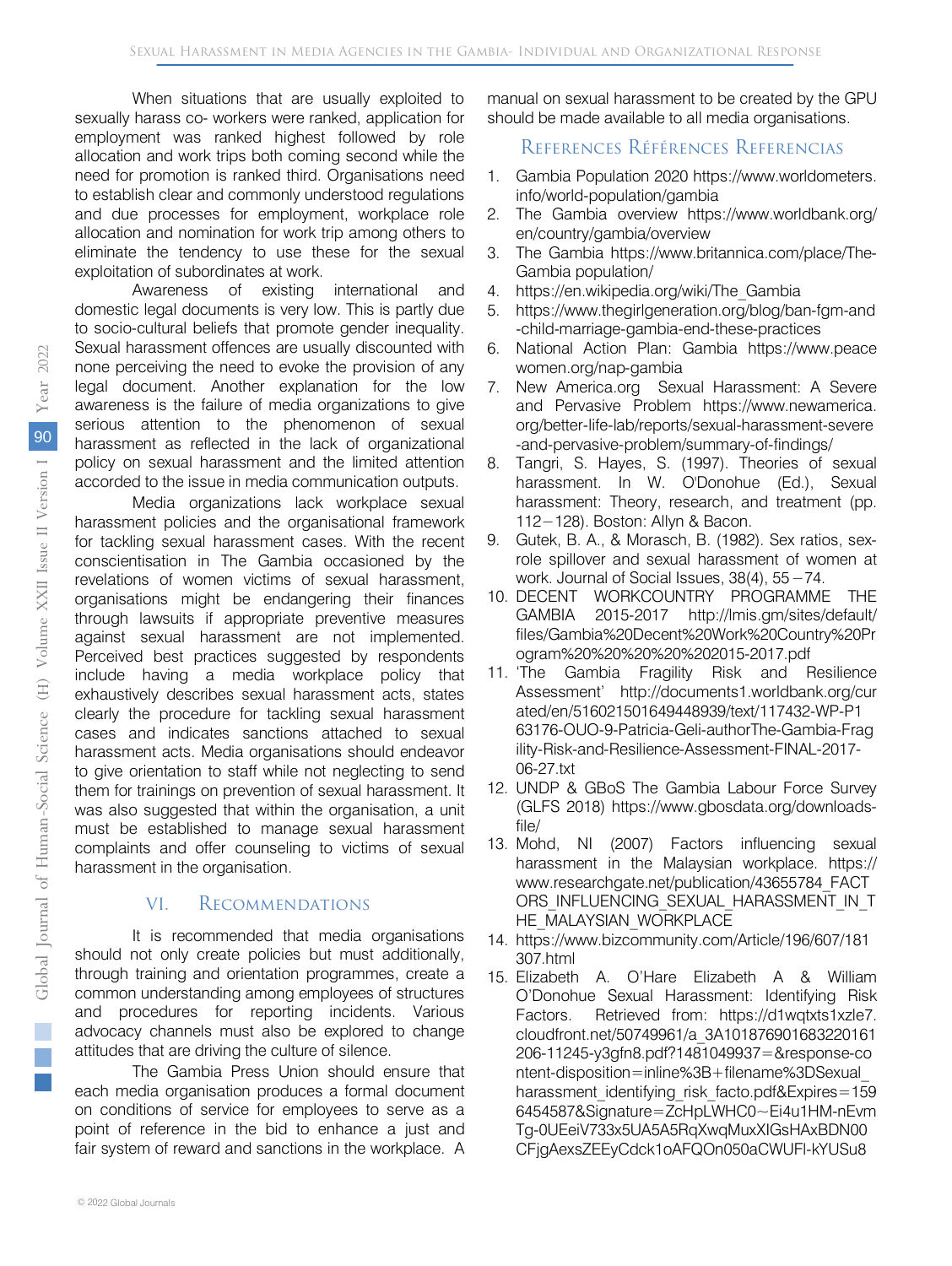2022

3AiX7M8SxDRZwxK33CiSRkDvptRt8gM98ahCszG4 9QR84yAaLnX4WhzIVupIry5ptHAYuD4iL5oEcaDavY A2uxUBNX76hVk4DvzpXpKXLu2vtwZmnDNkh5KdR 45LdruvDp0Yg3BR32cMKgfIzPcDhGHaphVn2FmxN pkVbVhGFSOrgqFG7YJaU6fcLMKbc4v0gtxDWaQV Tlusi17qkTSM7Px2mC6wHhz-cGE3rvY2b6ipKc3evg \_\_&Key-Pair-Id=APKAJLOHF5GGSLRBV4ZA

- 16. Hejase H.J (2015) Sexual Harassment in the Workplace: An Exploratory Study from Lebanon file:///C:/Users/user/Downloads/HejasePaperSexual Harassment6965-24946-1-PB.pdf
- 17. Bullying and Sexual Harassment in the Workplace, in Public Spaces and in Political Life in the EU [https://www.europarl.europa.eu/RegData/etudes/ST](https://www.europarl.europa.eu/RegData/etudes/STUD/2018/604949/IPOL_STU(2018)604949_EN.pdf) [UD/2018/604949/IPOL\\_STU\(2018\)604949\\_EN.pdf](https://www.europarl.europa.eu/RegData/etudes/STUD/2018/604949/IPOL_STU(2018)604949_EN.pdf)
- 18. European Agency for Safety and Health at Work EUROPEAN RISK OBSERVATORY REPORT https:// osha.europa.eu/en/publications/workplace-violenceand-harassment-european-picture
- 19. Mondy, R.W., & Mondy, J.B. (2012). Human Resource Management (twelfth ed.). Edinburgh Gate, Essex, UK: Pearson.
- 20. SUPPLEMENTARY ACT A/SA.02/05/15 RELATING TO EQUALITY OF RIGHTS BETWEEN WOMEN AND MEN FOR SUSTAINABLE DEVELOPMENT IN THE ECOWAS REGION https://www.ccdg.ecowas.int/ wp-content/uploads/Supplementary-Act.pdf
- 21. DeSouza ER, Cerqueira E. From the kitchen to the bedroom: frequency rates and consequences of sexual harassment among female domestic workers in Brazil. J Interpers Violence. 2009; 24(8): 1264-84.
- 22. (EEOC) TUEEOC. Sexual Harassment. Washington, D.C. Equal Employment 2 Opportunity Commission 2011 [Available from: http://www.eeoc.gov/laws/ types/harassment.cfm
- 23. Fitzgerald LF, Gelfand MJ, Drasgow F. Measuring Sexual Harassment: Theoretical and Psychometric Advances. Basic and Applied Social Psychology. 1995; 17(4): 425-45.
- 24. Keplinger K, Johnson SK, Kirk JF, Barnes LY. Women at work: Changes in sexual harassment between September 2016 and September 2018. PLoS One. 2019; 14(7): e0218313.
- 25. National Academies of Sciences E, Medicine. Sexual Harassment of Women: Climate, Culture, and Consequences in Academic Sciences, Engineering, and Medicine. Johnson PA, Widnall SE, Benya FF, editors. Washington, DC: The National Academies Press; 2018. 312 p.
- 26. Breiding MJ, Smith SG, Basile KC, Walters ML, Chen J, Merrick MT. Prevalence and 6 characteristics of sexual violence, stalking, and intimate partner violence victimization--national intimate partner and sexual violence survey, United States, 2011. MMWR SurveillSumm. 2014; 63(8): 1-18.
- 27. Raj A, Johns NE, Jose R. Gender Parity at Work and Its Association With Workplace Sexual Harassment. Workplace Health & Safety. 0(0): 2165079919900 793.
- 28. McGolgan A. Report on Sexual Harassment in the Workplace in EU Member States. 8 2004.
- 29. Quick JC, McFadyen MA. Sexual harassment: Have we made any progress? J Occup Health Psychol. 2017; 22(3): 286-98.
- 30. Cortina LM, Berdahl JL, editors. Sexual harassment in organizations: A decade of research in review 2008.
- 31. Boland ML. Sexual harassment: Your guide to legal action. Napervile, IL: Sphinx Publishing; 2002.
- 32. Barling J, Rogers AG, Kelloway EK. Behind closed doors: in-home workers' experience of sexual harassment and workplace violence. J Occup Health Psychol. 2001; 6(3): 255-69.
- 33. Kraus, S. 1990. "Attitudes and the Prediction of Behavior: A Meta-analysis." Paper presented at the annual convention of the American Psychological Association, Boston, MA, August 10–14, 1990. https://files.eric.ed.gov/fulltext/ED327751.pdf [\[Google Scholar\]](http://scholar.google.com/scholar?hl=en&q=Kraus%2C+S.+1990.+%E2%80%9CAttitudes+and+the+Prediction+of+Behavior%3A+A+Meta-analysis.%E2%80%9D+Paper+presented+at+the+annual+convention+of+the+American+Psychological+Association%2C+Boston%2C+MA%2C+August+10%E2%80%9314%2C+1990.+https%3A%2F%2Ffiles.eric.ed.gov%2Ffulltext%2FED327751.pdf)
- 34. Workplace Sexual Harassment "A Chronic Problem," Says APA President [press release]. November 16, 2017 2017.
- 35. Bergman ME, Langhout RD, Palmieri PA, Cortina LM, Fitzgerald LF. The (un) reasonableness of reporting: antecedents and consequences of reporting sexual harassment. J Appl Psychol. 2002; 87(2): 230-42.
- 36. Fernando D The culture of silence that allows sexual harassment in the workplace to continue. s://the conversation.com/the-culture-of-silence-that-allowssexual-harassment-in-the-workplace-to-continue-10 6824
- 37. Convention on the Elimination of All Forms of Discrimination Against Women.
- 38. Gambia's Women Act 2010. Retrieved from: http:// www.ilo.org/dyn/natlex/natlex4.detail?p\_lang=en&p  $isn = 90619$
- 39. First UN Resolution on Sexual Harassment access on<https://undocs.org/en/A/C.3/73/L.21/REV.1>
- 40. Gambian Criminal Code Retrieved online from: https//www.ilo.org/dyn/natlex/natlex4.detail? plang= en&p isn=75289
- 41. Pina A, Saunders B, & Gannon https://www.resea rchgate.net/publication/222432858\_An\_overview\_of the literature on sexual harassment Perpetrator theory and treatment issues
- 42. http://graduate.auburn.edu/wp-content/uploads/20 16/08/What-is-PROFESSIONALISM.pdf
- 43. https://winjournal.org/digitaleditedcollection/EarlR yanYork1pdf
- 44. [https://www.un.org/en/events/pastevents/pdfs/Beijin](https://www.un.org/en/events/pastevents/pdfs/Beijing_Declaration_and_Platform_for_Action.pdf) [g\\_Declaration\\_and\\_Platform\\_for\\_Action.pdf](https://www.un.org/en/events/pastevents/pdfs/Beijing_Declaration_and_Platform_for_Action.pdf)